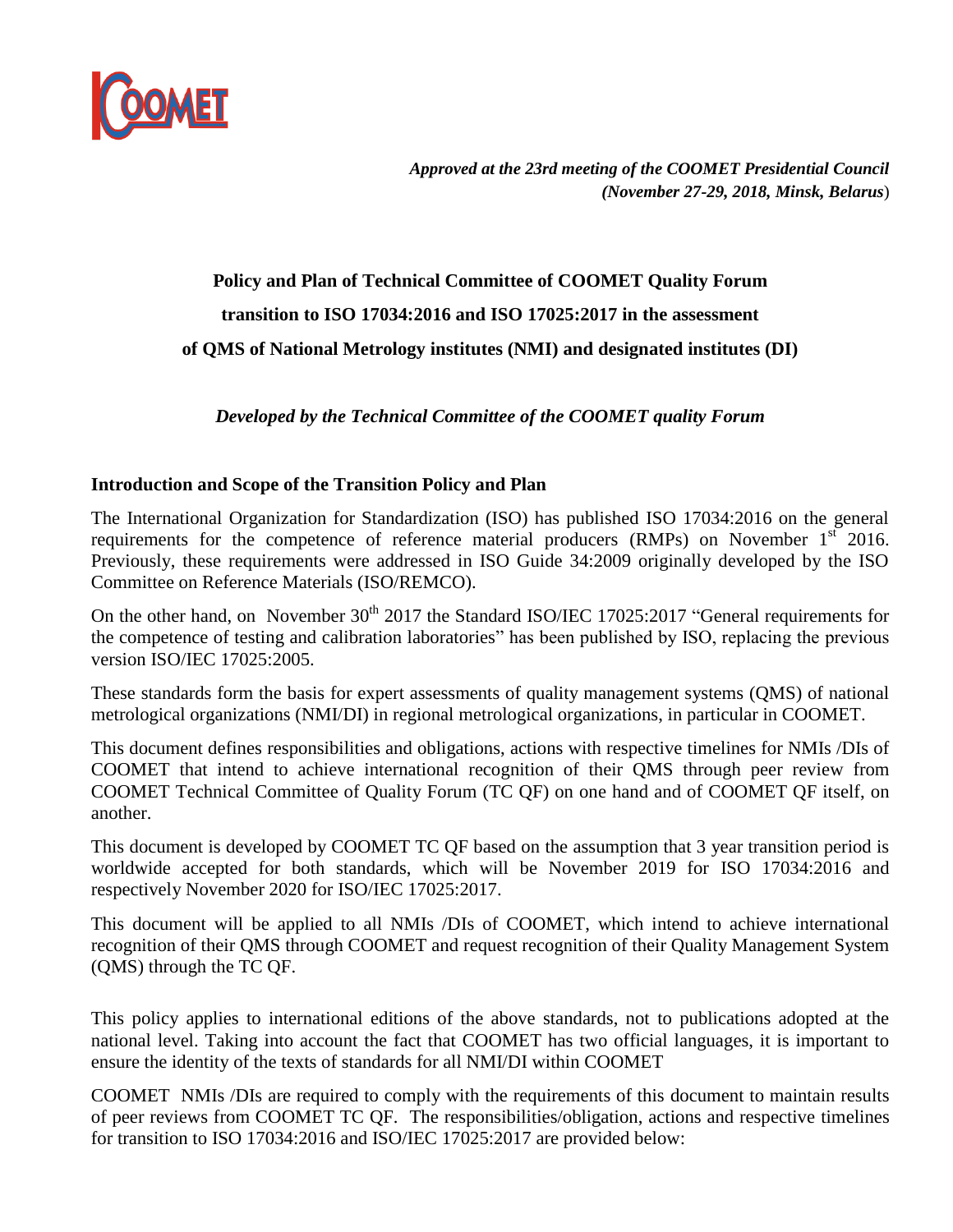| <b>Transition plan for ISO 17034:2016</b><br>(Publication Date: November 2016, transition period 3 years; Deadline November 2019) |                                                                                                                                                                                                                                                                                                                                                                                                                         |                                                                                     |                                                                                                                                                                                      |  |  |  |
|-----------------------------------------------------------------------------------------------------------------------------------|-------------------------------------------------------------------------------------------------------------------------------------------------------------------------------------------------------------------------------------------------------------------------------------------------------------------------------------------------------------------------------------------------------------------------|-------------------------------------------------------------------------------------|--------------------------------------------------------------------------------------------------------------------------------------------------------------------------------------|--|--|--|
| <b>Deadline</b><br>Before 1 <sup>st</sup> of                                                                                      | <b>Actions</b><br>COOMET ensures one common version of ISO 17034:2016 and ISO/IEC                                                                                                                                                                                                                                                                                                                                       | <b>Responsible Bodies</b>                                                           | <b>Note</b>                                                                                                                                                                          |  |  |  |
| <b>January 2019</b>                                                                                                               | 17025:2017 on Russian language to be applied for COOMET peer evaluations.                                                                                                                                                                                                                                                                                                                                               |                                                                                     |                                                                                                                                                                                      |  |  |  |
| <b>February</b><br>2019                                                                                                           | The COOMET quality forum is conducting a training seminar for quality<br>managers of the NMIs/DI                                                                                                                                                                                                                                                                                                                        |                                                                                     |                                                                                                                                                                                      |  |  |  |
| <b>March 2019</b>                                                                                                                 | The COOMET quality forum to conduct training of assessors, technical experts of<br><b>RMO</b>                                                                                                                                                                                                                                                                                                                           |                                                                                     |                                                                                                                                                                                      |  |  |  |
| 15 March<br>2019                                                                                                                  | <b>COOMET NMIs/DIs to submit</b><br>transition plans for ISO 17034:2016<br>to COOMET TC of QF.                                                                                                                                                                                                                                                                                                                          | <b>VNIIOFI,</b><br>VNIIM,<br>UNIIM,<br>BelGIM,<br>Ukrmetrteststandart,<br>KazInMetr | * If NMI/DI will not<br>submit<br>required<br>documents by deadline<br>Certificate<br>the<br>of<br>recognition of QMS of<br>NMIS/DIs<br>will<br>be<br>suspended/cancelled.           |  |  |  |
| <b>Before</b><br><b>March/April</b><br>2019                                                                                       | COOMET TC Quality to revise its respective documentation – recommendations,<br>annexes, forms.                                                                                                                                                                                                                                                                                                                          |                                                                                     |                                                                                                                                                                                      |  |  |  |
| March/April<br>2019                                                                                                               | <b>COOMET</b><br><b>TC</b><br>QF<br>stops<br>receiving applications according to<br>ISO Guide 34 (respective decision to<br>be adopted at TC QF meeting);<br><b>COOMET</b><br><b>TC</b><br>QF<br>starts<br>accepting application according to<br>new version of ISO 17034:2016 and<br>conducts peer reviews according to<br>new standard (for those NMIs/DIs<br>who will apply for re-assessment or<br>new assessment). | TC QF                                                                               |                                                                                                                                                                                      |  |  |  |
| May 2019                                                                                                                          | To conduct COOMET TC QF<br>meeting.<br>To<br>accept (partially<br>accept<br>modifications<br>from<br>request<br>NMIs/DIs within 2 weeks to be<br>finally approved or rejected) or not<br>accept transition plans of NMIs/DIs.                                                                                                                                                                                           |                                                                                     |                                                                                                                                                                                      |  |  |  |
| 15 July 2019                                                                                                                      | Deadline<br>for<br><b>COOMET</b><br>NMIs/DIs<br>submit<br>to<br>report on<br>implementation of their transition<br>plans to COOMET TC QF.                                                                                                                                                                                                                                                                               | VNIIM,<br>VNIIOFI,<br>UNIIM,<br>BelGIM,<br>Ukrmetrteststandart,<br>KazInMetr        | *(see note above)<br>If TC Quality rejects or<br>partially<br>accepts<br>NMIs/DIs implementation<br>report NMIs/DIs will not<br>be allowed to further<br>steps. In case of partially |  |  |  |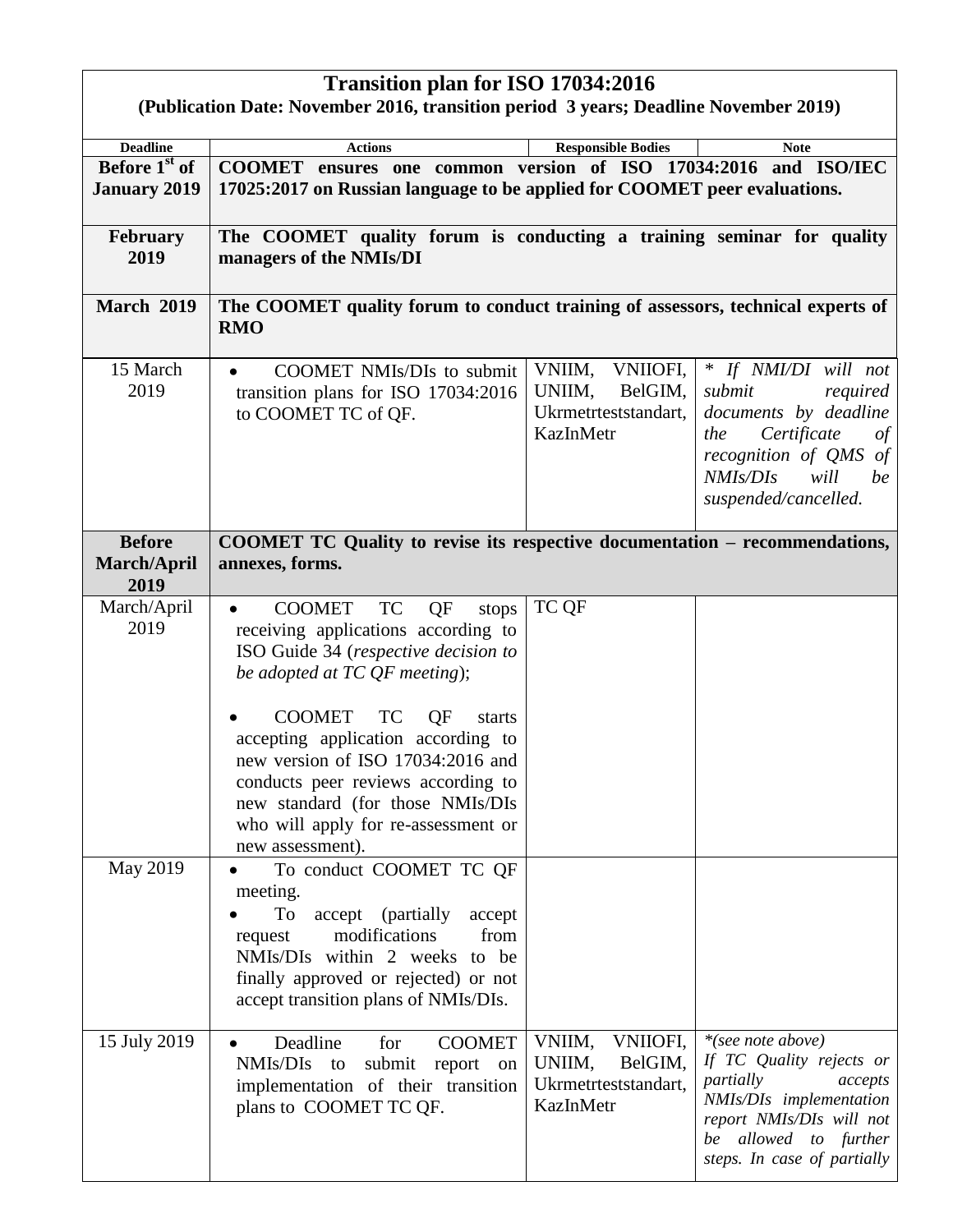|                      | Within 2 weeks (before 1 of<br>August) COOMET<br>TC Quality<br>makes decision to accept, (partially<br>accept)<br>reject<br><b>NMIs</b><br>/DIs<br><b>or</b><br>implementation reports.                                                                                                                                                                                                              | TC QF                                                                                                      | approved until it is fully<br>accepted (within 2 weeks)<br>before 1 of August,<br>otherwise the certificates<br>of recognition will not be<br>valid<br>and<br>will<br>be<br>cancelled.                                                                                                                                                                      |
|----------------------|------------------------------------------------------------------------------------------------------------------------------------------------------------------------------------------------------------------------------------------------------------------------------------------------------------------------------------------------------------------------------------------------------|------------------------------------------------------------------------------------------------------------|-------------------------------------------------------------------------------------------------------------------------------------------------------------------------------------------------------------------------------------------------------------------------------------------------------------------------------------------------------------|
| 30 August<br>2019    | <b>COOMET</b><br>NMIs/DIs,<br>the<br>implementation reports of which<br>were approved, have to submit<br>written presentation of their QMSs<br>according to ISO 17034:2016 for<br>submitting<br>further<br>of<br>oral<br>presentation on COOMET TC QF.                                                                                                                                               | VNIIM,<br>VNIIOFI,<br>UNIIM,<br>BelGIM,<br>Ukrmetrteststandart,<br>KazInMetr                               | *(see note above).                                                                                                                                                                                                                                                                                                                                          |
| 30 September<br>2019 | To conduct COOMET Quality<br>Forum and TC, where all NMIs/DIs<br>concerned (have TC QF recognition<br>against ISO guide 34) have to make<br>their oral presentations (which must<br>contain<br>evidences<br>and<br>latest<br>information on the implementation of<br>transition plans) at COOMET TC<br>QF. TC QF to approve or reject oral<br>presentation of NMIs/DIs.<br>COOMET TC Quality to take | TC QF<br>VNIIM,<br>VNIIOFI,<br>BelGIM,<br>UNIIM,<br>Ukrmetrteststandart,<br>KazInMetr<br><b>TC</b> Quality | *(see note above).<br>the<br>In<br>case<br>oral<br>presentation against new<br>version is accepted by<br><b>COOMET</b><br>TC<br>QF,<br>NMIs/DIs concerned will<br>be considered to be in<br>accordance<br>with<br>ISO17034:2016. In such<br>case, next peer evaluation<br>will be conducted within 5<br>years from the date when<br>Certificate was issued. |
|                      | decision regarding all NMIs/DIs<br>concerned on cancellation or re-<br>confirmation<br>of<br>validity<br>of<br>recognition certificates against new<br>version of standards. TC Quality<br>informs JCRB about the status of<br>recognition of QMSs of NMIs/DIs.                                                                                                                                      |                                                                                                            | If oral presentation is not<br>approved the certificate of<br>recognition will not be<br>valid any more and will be<br>cancelled.                                                                                                                                                                                                                           |
| 20 October<br>2019   | <b>TC</b><br>QF<br><b>COOMET</b><br>prepares<br>information/report on implementation<br>of the transition policy and plan of<br>RMO COOMET, which will include<br>updated status of recognition of all<br>NMIs/DIs concerned, regarding the<br>ISO17034:2016 standard and submits it<br>to JCRB.                                                                                                     | TC QF                                                                                                      |                                                                                                                                                                                                                                                                                                                                                             |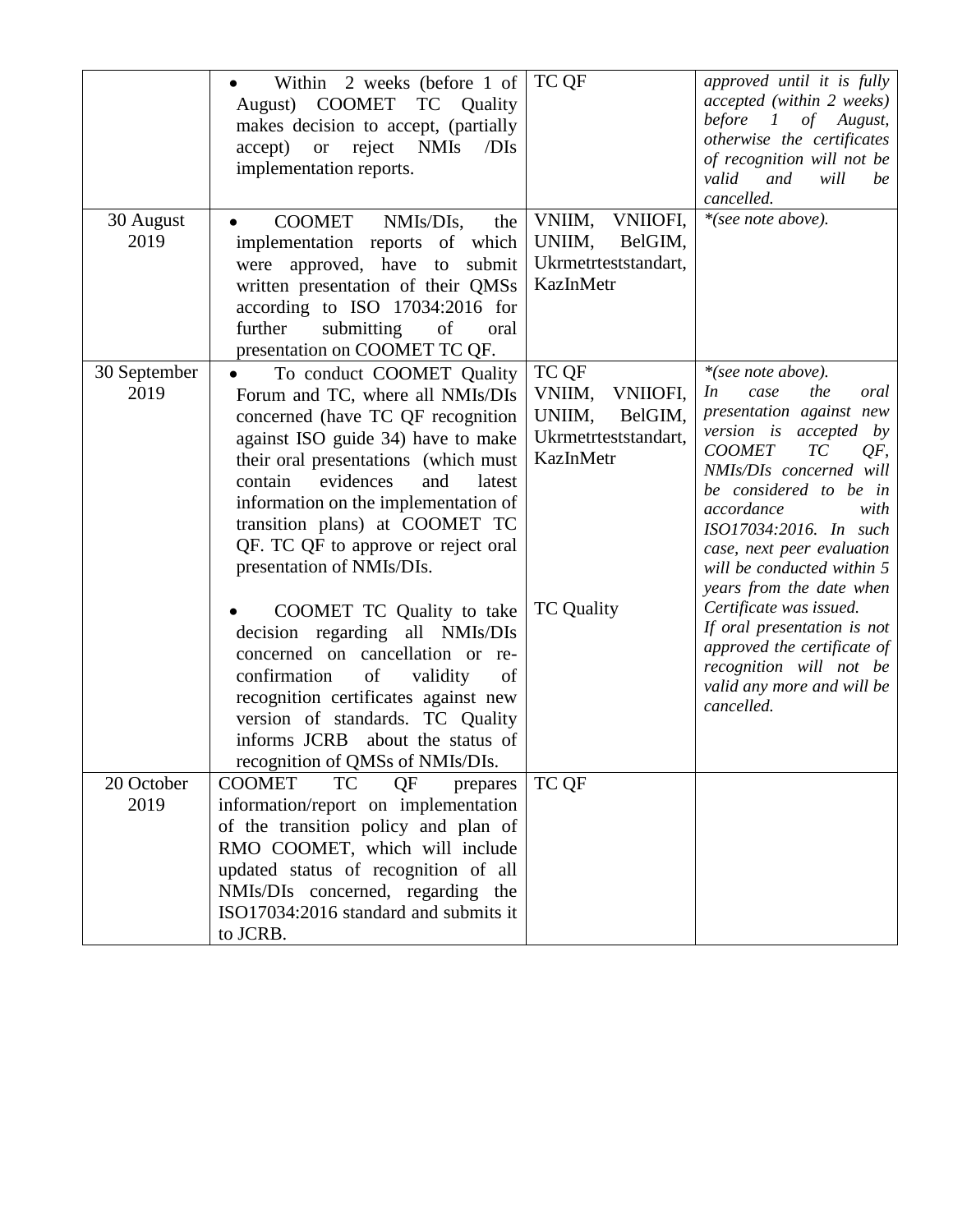## **Transition plan for ISO 17025:2017**

| 1.44<br>(Publication Date: November 2017, transition period 3 years; Deadline November 2020) |                                                                                                                                                                                                                                                                                                                                                                                                                                                                            |                                     |                                                                                                                                                                                                                                                                 |  |  |
|----------------------------------------------------------------------------------------------|----------------------------------------------------------------------------------------------------------------------------------------------------------------------------------------------------------------------------------------------------------------------------------------------------------------------------------------------------------------------------------------------------------------------------------------------------------------------------|-------------------------------------|-----------------------------------------------------------------------------------------------------------------------------------------------------------------------------------------------------------------------------------------------------------------|--|--|
| <b>Deadline</b>                                                                              | <b>Actions</b>                                                                                                                                                                                                                                                                                                                                                                                                                                                             | <b>Responsible</b><br><b>Bodies</b> | <b>Note</b>                                                                                                                                                                                                                                                     |  |  |
| Before 1 <sup>st</sup> of<br><b>January 2019</b>                                             | COOMET ensures one common version of ISO 17034:2016 and ISO/IEC<br>17025:2017 on Russian language to be applied for COOMET peer evaluations.                                                                                                                                                                                                                                                                                                                               |                                     |                                                                                                                                                                                                                                                                 |  |  |
| <b>February</b><br>2019                                                                      | The COOMET quality forum is conducting a training seminar for quality<br>managers of the NMIs/DI                                                                                                                                                                                                                                                                                                                                                                           |                                     |                                                                                                                                                                                                                                                                 |  |  |
| <b>March 2019</b>                                                                            | The COOMET quality forum to conduct training of assessors, technical experts of<br><b>RMO</b>                                                                                                                                                                                                                                                                                                                                                                              |                                     |                                                                                                                                                                                                                                                                 |  |  |
| <b>Before</b><br><b>March/April</b><br>2019                                                  | COOMET TC Quality to revise its respective documentation-recommendations,<br>annexes, forms.                                                                                                                                                                                                                                                                                                                                                                               |                                     |                                                                                                                                                                                                                                                                 |  |  |
| 1 July 2019                                                                                  | <b>TC</b><br>QF<br><b>COOMET</b><br>stops<br>receiving applications according to<br>ISO/IEC 17025:2005<br>(Respective<br>decision to be adopted by TC QF<br>during its meeting in March/April<br>2019;<br><b>COOMET</b><br><b>TC</b><br>QF<br>starts<br>accepting application according to<br>new version of ISO/IEC 17025:2017<br>and conducts peer reviews according<br>to new standard (for those NMIs/DIs<br>which will apply for re-assessment or<br>new assessment). | TC QF                               | (or we can take 1 January 2019<br>- to have the same deadline as in<br>case of ISO17034, considering<br>that there are no NMIs/DIs in<br>COOMET which<br>have re-<br>evaluation in 2019).                                                                       |  |  |
| 30 September<br>2019                                                                         | COOMET NMIs/DIs to submit<br>transition<br>ISO/IEC<br>for<br>plans<br>17025:2017 to COOMET TC QF.                                                                                                                                                                                                                                                                                                                                                                          | NMIs/DIs                            | ** If NMI/DI will not submit<br>required documents by deadline<br>the Certificate of recognition of<br>QMS of NMIs/DIs will be<br>suspended/cancelled.                                                                                                          |  |  |
| 30 October<br>2019                                                                           | Deadline for COOMET TC<br>Quality to accept (partially accept -<br>request modifications from NMIs/DIs<br>within 2 weeks to from submission<br>be finally approved or rejected) or<br>accept transition plans<br>not<br>of<br>NMIs/DIs.                                                                                                                                                                                                                                    | <b>TC Quality</b>                   | **(see note above);<br>If TC Quality partially accepts<br>transition plans, NMIs/DIs will<br>not be allowed to further steps.<br>In case of partially approved<br>until it is fully accepted (within<br>2 weeks) before 30 of October.                          |  |  |
| 30 April 2020                                                                                | for<br><b>COOMET</b><br>Deadline<br>NMIs/DIs<br>submit report on<br>to<br>implementation of their transition<br>plans to COOMET TC Quality.<br>Within 2 weeks, COOMET TC<br>decision<br>QF<br>makes<br>to<br>accept,<br>(partially accept) or reject NMIs /DIs<br>implementation reports.                                                                                                                                                                                  | NMIs/DIs                            | **(see note above);<br>Quality<br>rejects,<br>If<br>TC<br>or<br>NMIs/DIs<br>partially accepts<br>implementation report NMIs/DIs<br>will not be allowed to further<br>steps. In case of partially<br>until it is fully<br>approved<br>accepted (within 2 weeks). |  |  |